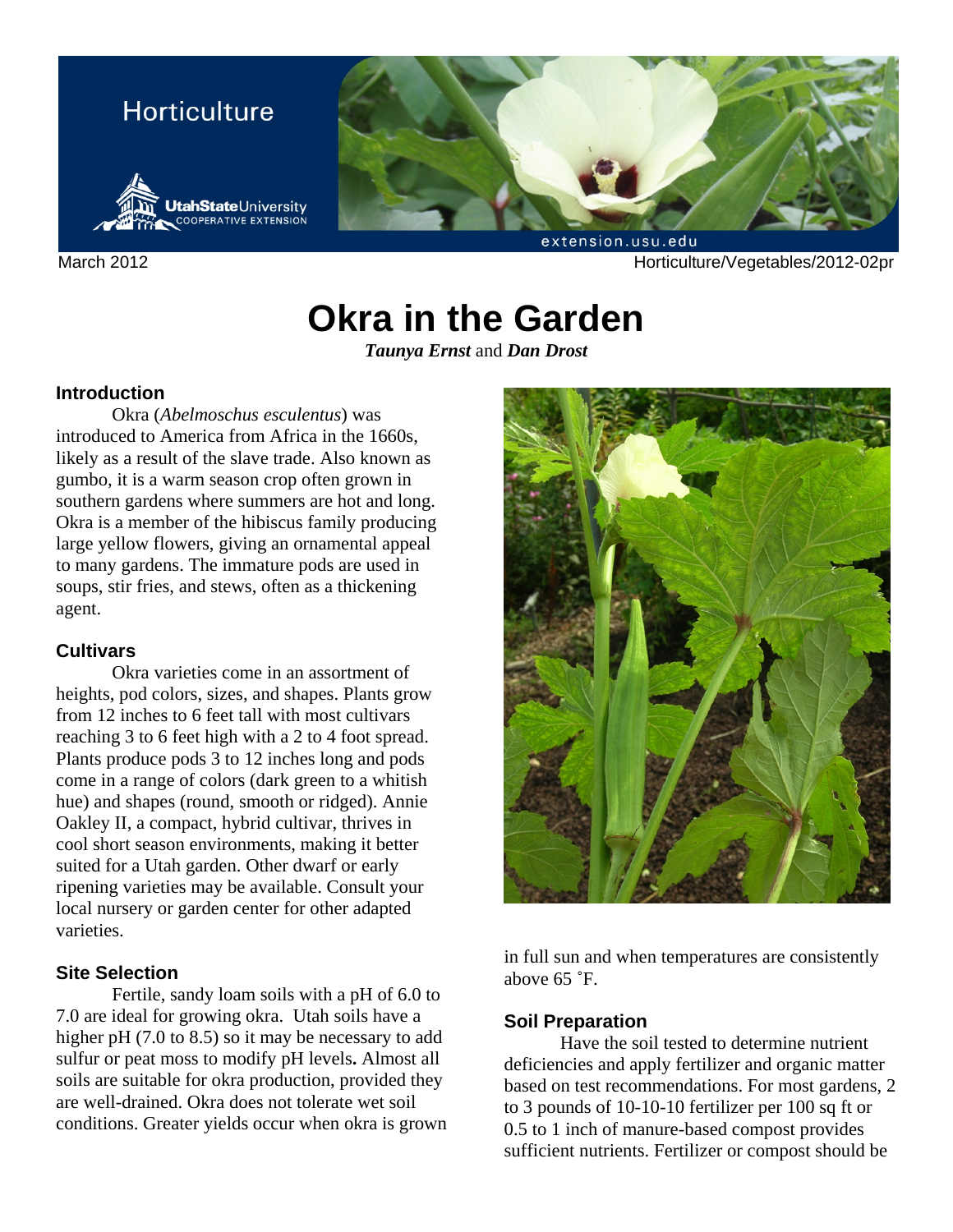incorporated 3 to 6 inches into the soil before planting. Excess nitrogen when plants are small will cause increased vegetative (leaf) growth and decreases yield and pod set.



# **When to Plant**

Okra is a warm season vegetable that requires 90 days to mature harvestable pods once seeds are planted. Plant seeds 2 to 3 weeks after the last frost date or when soil temperatures are at least 75˚F. Plant seeds 1 inch deep and 2 inches apart, thin to 1 to 2 feet apart depending on plant size after plants develop their first true leaves. Space rows 3 feet apart. To enhance germination soak seeds overnight before sowing. In areas with a short growing season, start seeds indoors 4 to 5 weeks before they are to be transplanted outdoors.

#### **Plant Care**

Okra tolerates relatively dry conditions, but adequate water will increase growth and yield. Irrigate plants early in the morning to allow foliage to dry by night. For maximum yields apply 1.5 to 2 inches of water every 7 to 10 days. Side dress okra with ¼ pound of 21-0-0 fertilizer per 100 sq ft when pods begin to size and repeat 4 weeks later.

# **Pest Control**

The presence of weeds and pests reduces both yield and quality. Regular cultivation is very effective for weed control, but cultivation should be shallow to avoid root damage. Black plastic mulches reduce weed competition and have the added benefit of raising soil temperatures which increases growth and production levels.Common problems include aphids, nematodes and root rots.

Some pest problems are difficult to diagnose. For updated information and additional control options, contact your local Extension educator for help.

| <b>Pest</b>               | <b>Description and Symptoms</b>                                                                     | <b>Control</b>                                                                                                                 |
|---------------------------|-----------------------------------------------------------------------------------------------------|--------------------------------------------------------------------------------------------------------------------------------|
| Aphids                    | Green soft-bodied insects that<br>feed on the underside of leaves.                                  | Use insecticidal soaps or a strong<br>water stream to dislodge aphids                                                          |
|                           | They produce a sticky sap, cause<br>leaf spotting, and may transmit<br>virus diseases.              | from the plants.                                                                                                               |
| Root-knot nematodes       | Infected plants have stunted<br>growth and have galls on their<br>roots.                            | Practice crop rotations and remove<br>and destroy damaged plants.                                                              |
| Root rots and damping off | Plants are stunted, have yellow<br>leaves, and brown, rotting roots.<br>Plants die after emergence. | Avoid planting in cold, wet, poorly-<br>drained soils. Start transplants in<br>quality potting soil in a bright, warm<br>area. |